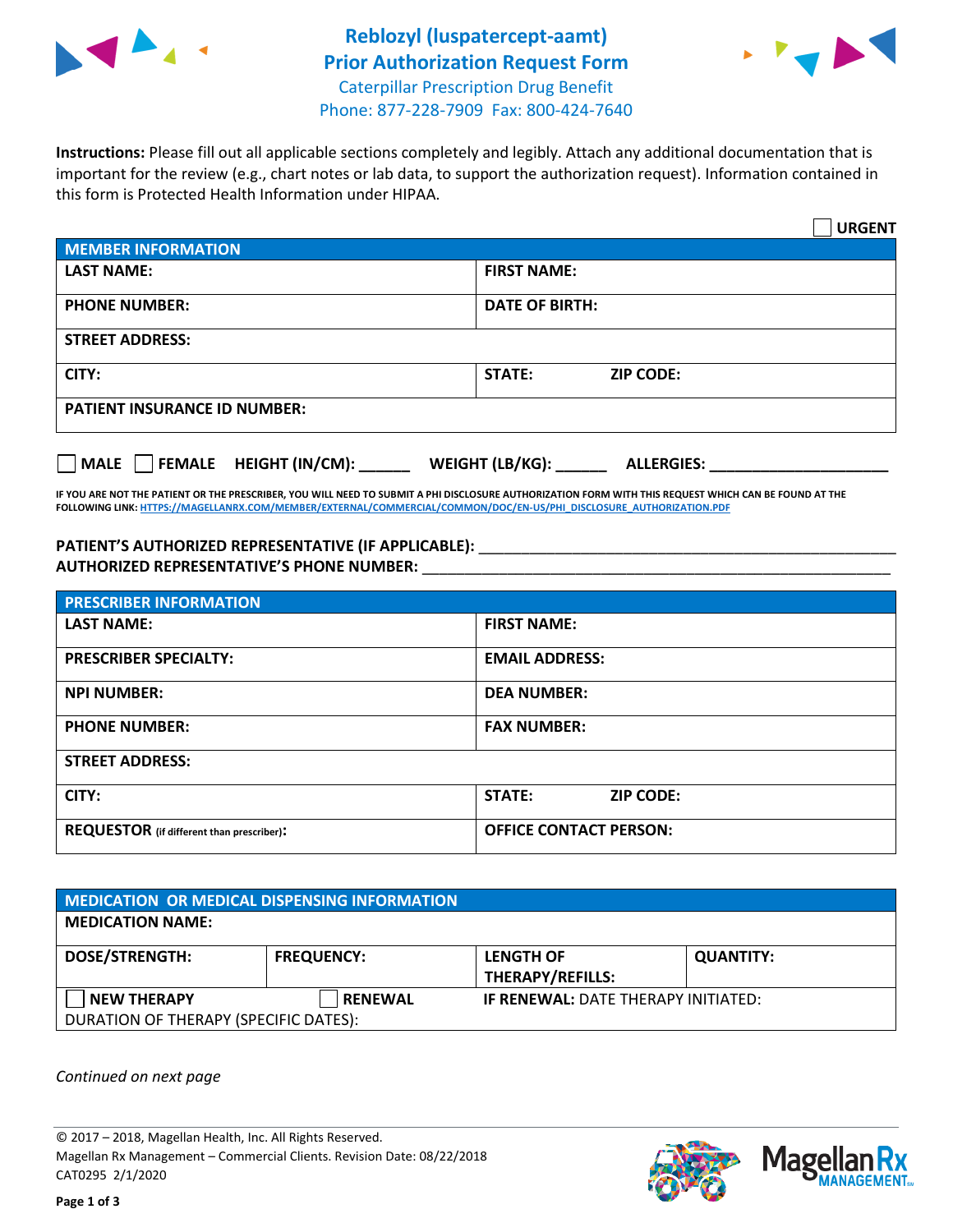



| MEMBER'S LAST NAME: NAME:                                                                                                                                                                          | <b>MEMBER'S FIRST NAME:</b>                                                                                       |                                    |  |  |
|----------------------------------------------------------------------------------------------------------------------------------------------------------------------------------------------------|-------------------------------------------------------------------------------------------------------------------|------------------------------------|--|--|
|                                                                                                                                                                                                    | 1. HAS THE PATIENT TRIED ANY OTHER MEDICATIONS FOR THIS CONDITION?                                                | YES (if yes, complete below)<br>NO |  |  |
| <b>MEDICATION/THERAPY (SPECIFY</b>                                                                                                                                                                 | <b>DURATION OF THERAPY (SPECIFY</b>                                                                               | <b>RESPONSE/REASON FOR</b>         |  |  |
| DRUG NAME AND DOSAGE):                                                                                                                                                                             | DATES):                                                                                                           | <b>FAILURE/ALLERGY:</b>            |  |  |
|                                                                                                                                                                                                    |                                                                                                                   |                                    |  |  |
|                                                                                                                                                                                                    |                                                                                                                   |                                    |  |  |
| <b>2. LIST DIAGNOSES:</b>                                                                                                                                                                          |                                                                                                                   | <b>ICD-10:</b>                     |  |  |
| □ Transfusion-dependent beta-thalassemia<br>□ Other diagnosis: _____________________ICD-10_________________________________                                                                        |                                                                                                                   |                                    |  |  |
|                                                                                                                                                                                                    |                                                                                                                   |                                    |  |  |
|                                                                                                                                                                                                    | 3. REQUIRED CLINICAL INFORMATION: PLEASE PROVIDE ALL RELEVANT CLINICAL INFORMATION TO SUPPORT A                   |                                    |  |  |
| PRIOR AUTHORIZATION.                                                                                                                                                                               |                                                                                                                   |                                    |  |  |
| <b>Clinical Information:</b>                                                                                                                                                                       |                                                                                                                   |                                    |  |  |
|                                                                                                                                                                                                    | Does the patient have Sickle cell beta-thalassemia (Hemoglobin S/ beta-thalassemia) OR alpha-thalassemia          |                                    |  |  |
| (Hemoglobin H disease)? □ Yes □ No                                                                                                                                                                 |                                                                                                                   |                                    |  |  |
|                                                                                                                                                                                                    | Has the patient received 6-20 red blood cell units via tranfsusion over the past 24 weeks?                        |                                    |  |  |
| $\Box$ Yes $\Box$ No Please submit documentation                                                                                                                                                   |                                                                                                                   |                                    |  |  |
|                                                                                                                                                                                                    | Has the patient went longer 35 days without a transfusion in the past 6 months?                                   |                                    |  |  |
| $\Box$ Yes $\Box$ No Please submit documentation                                                                                                                                                   |                                                                                                                   |                                    |  |  |
|                                                                                                                                                                                                    |                                                                                                                   |                                    |  |  |
| Has the patient received hydroxyurea in the past 6 months? $\Box$ Yes $\Box$ No                                                                                                                    |                                                                                                                   |                                    |  |  |
| $\square$ Yes $\square$ No                                                                                                                                                                         | Has the patient required medical treatment for a Deep Vein Thrombosis (DVT) or for a stroke in the past 6 months? |                                    |  |  |
|                                                                                                                                                                                                    |                                                                                                                   |                                    |  |  |
| Is the patient Eastern Cooperative Oncology Group (ECOG) performance status of 0 or 1 (is ambulatory and can<br>carry out light work activities)? $\Box$ Yes $\Box$ No Please submit documentation |                                                                                                                   |                                    |  |  |
|                                                                                                                                                                                                    |                                                                                                                   |                                    |  |  |
| Is the patient currently on chronic anticoagulation therapy?(Note: This does NOT include surgical prophylaxis, LMW                                                                                 |                                                                                                                   |                                    |  |  |
| heparin for superficial venous thrombosis or daily aspirin therapy) $\Box$ Yes $\Box$ No                                                                                                           |                                                                                                                   |                                    |  |  |
|                                                                                                                                                                                                    |                                                                                                                   |                                    |  |  |
| Are there any other comments, diagnoses, symptoms, medications tried or failed, and/or any other information the                                                                                   |                                                                                                                   |                                    |  |  |
| physician feels is important to this review?                                                                                                                                                       |                                                                                                                   |                                    |  |  |
|                                                                                                                                                                                                    |                                                                                                                   |                                    |  |  |
|                                                                                                                                                                                                    |                                                                                                                   |                                    |  |  |
| *Please note: Not all drugs/diagnoses are covered on all plans. This request may be denied unless all required                                                                                     |                                                                                                                   |                                    |  |  |
| information is received.                                                                                                                                                                           |                                                                                                                   |                                    |  |  |
|                                                                                                                                                                                                    |                                                                                                                   |                                    |  |  |
|                                                                                                                                                                                                    |                                                                                                                   |                                    |  |  |